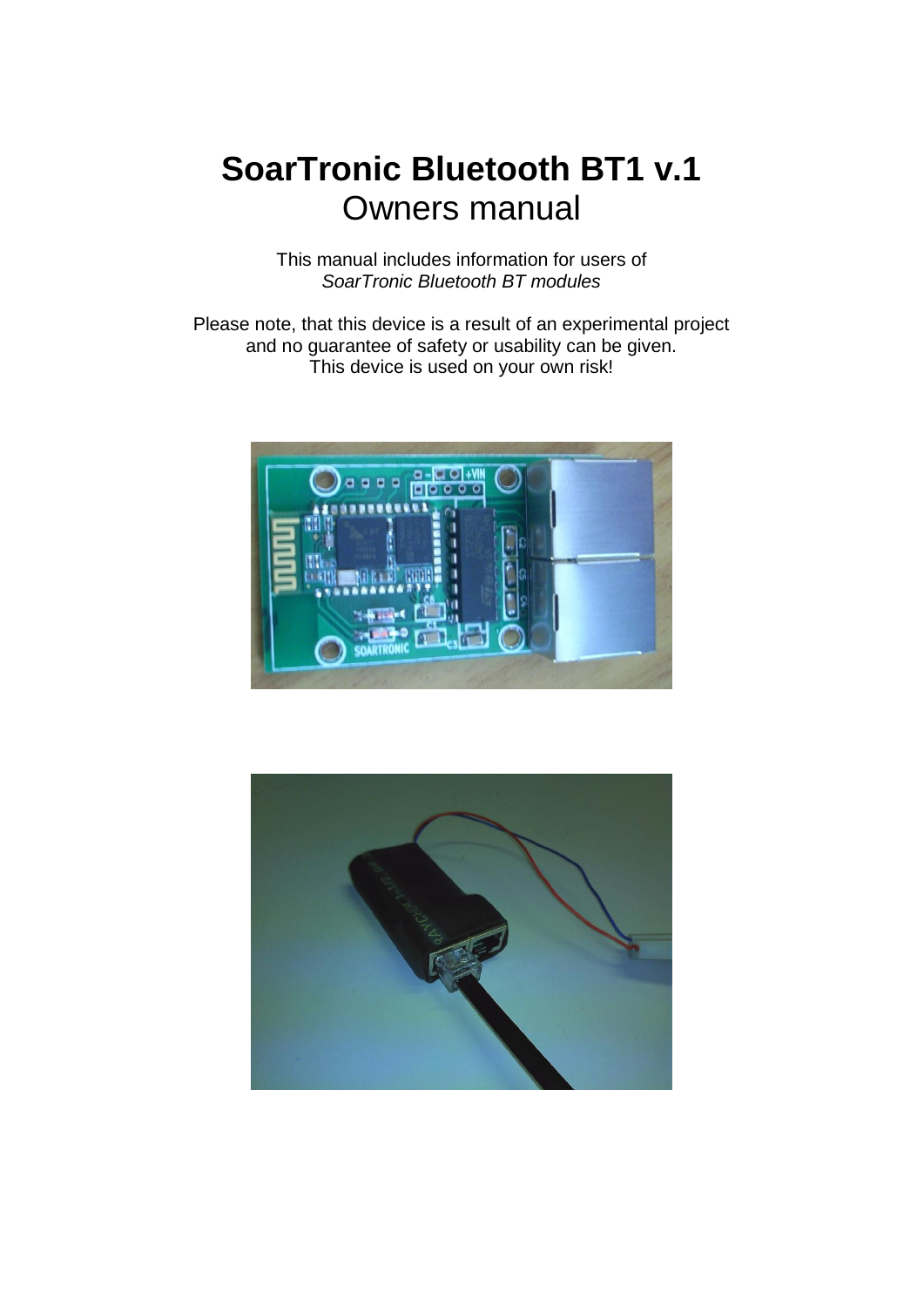



### *SoarTronic Bluetooth BT1*

Device for connecting FLARM midair and obstacle collision warning system with any Bluetooth capable device over Bluetooth connection. Very simple installation - takes 3.3Voperating power from FLARM unit.

This device has two IGC standard RJ45 type ports, similar as used in Ethernet networks (Picture 1). One port is designed for connection with FLARM units. Another port is designed to connect with external display, variometer, or power supply (or any other device you need to connect with your FLARM unit). Please refer to FLARM manuals for detailed description of RJ ports and cabling.

The RJ ports can be connected with 8 wire RJ45 connector (found from original Swiss FLARM, for example) or with 6 wire RJ12 connector (found from LX Navigation LX FLARM units, for example). When RJ12 connector and cabling is used, the pins 1 a,d 8 or the RJ45 are unused. In IGC standard RJ45 pins 1 and 2 are connected, and also pins 7 and 8 and connected together.

### *Installation guide:*

FLARM units can supply 3.3 V operating voltage for two external display units, which each draw about 45 mA. *SoarTronic Bluetooth BT1* draws under 40mA while pairing with another device, then about 20 mA when connected. Do not connect more than 90 mA load into the FLARM 3.3 mA supply. That is one External display and one *SoarTronic Bluetooth BT1.*

If you have any other device connected with your FLARM unit's RJ45 port, disconnect that cable from the other unit and connect it into *FLARM* port of the *SoarTronic Bluetooth BT1*. Then take IGC standard RJ45 or RJ12 cable and connect that between the free RJ port of *SoarTronic Bluetooth BT* and the other device.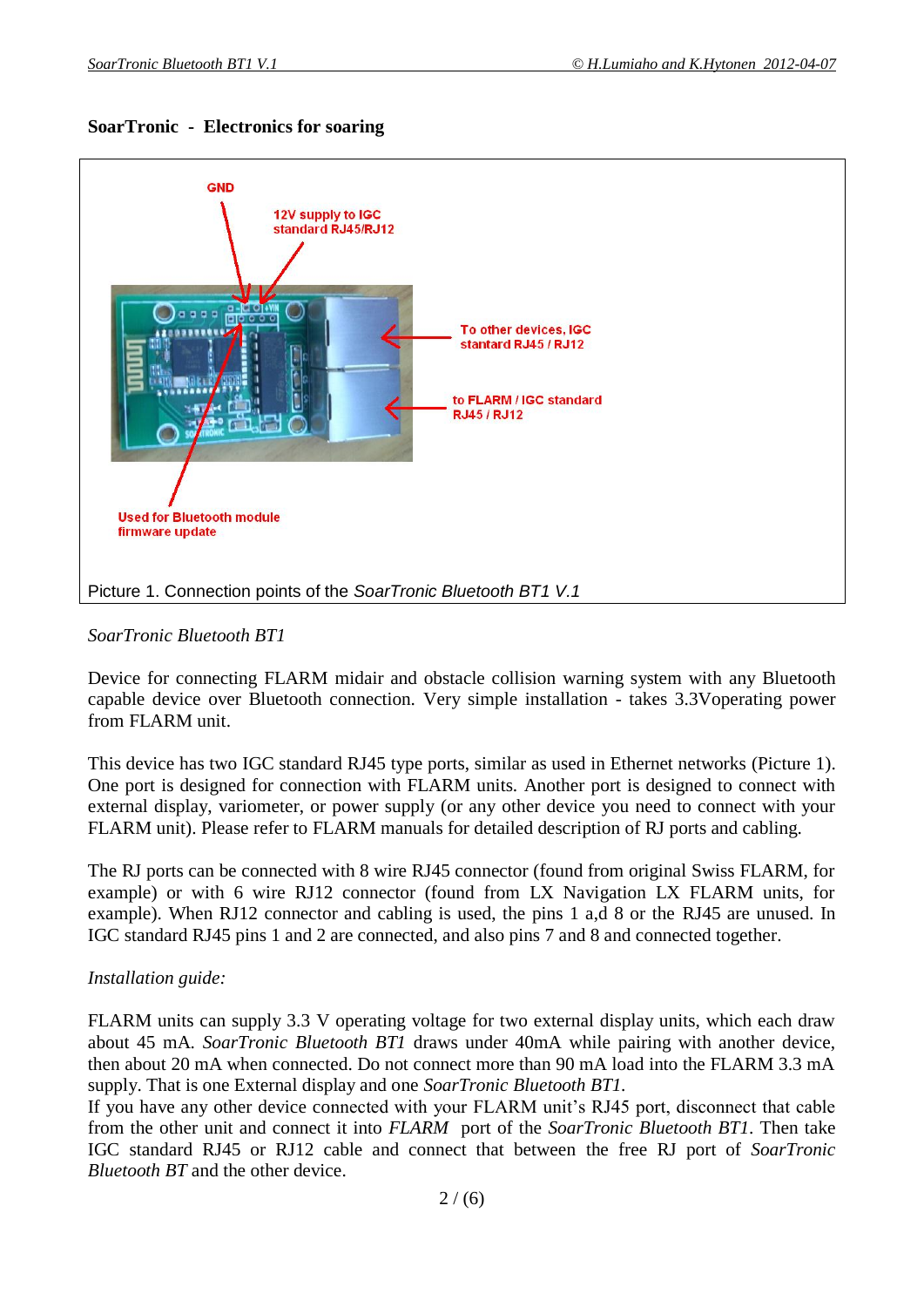## *Bluetooth setup*

1. Open your PDA or other device and go to settings / Bluetooth / devices and start finding Bluetooth devices.

2. Start *SoarTronic Bluetooth BT1*, i.e. connect it with FLARM device that provides 3.3V to the Bluetooth. In original FLARM units use the 8 pin RJ45 connector – the other RJ12 (6 pin) is for external display only, operates on 4800 bauds (fixed) and does not transmit traffic information. In LX FLARM devices there is only one RJ12 (6 pin) connector. In LX RedBox FLARM please do not connect the device into SD card reader port.

3. When *SoarTronic Bluetooth BT1* powers up, you should see a new device appearing in the list of Bluetooth devices. Select it, and give the pairing PIN code when requested by your device. Default pairing PIN code is 1234.

4. Now your setup is done, and your Bluetooth communication should be selectable in your list of devices.

5. In XCSoar devices go to Config / Config / System Setup / Setup / Devices and select device A, B, C or D. When you select one, you can then select the port you want. Your Bluetooth device name should now be found from your list. In some cases you might see your Bluetooth device number (for example 11:12:01:12:00:38). Select your device, and se tall other selections to off. Please note, that the GPS information used by XCSoar is selected in alphabetical order, and if your have several connected, you can here set the priority of usage.

In other devices/flight computer programs please refer to the manual for instructions.

You might need to wait up to one minute until XCSoar gets the Bluetooth device connected.

### *12V supply*

*SoarTronic Bluetooth BT1* has *Vin* input for 12V and ground (GND) (Picture 1). These connection points are directly connected with IGC standard RJ45 connectors pins 1,2 and 7,8, or if RJ12 connector is used, into pins 1 and 6. This 12V is NOT used by *SoarTronic Bluetooth*. Please make sure, that you do not have 12V supplied into the RJ cables from other devices, and that this 12V is not from other potential!

### *Connecting two RS232 lines into FLARM RX line*

Many splitter units used to connect FLARM devices with PDA and display unit has a Declare/Display switch build-in. This switch is needed, because two devices sending RS232 information cannot normally be connected parallel into one RS232 line. *SoarTronic Bluetooth BT1* has build-in electronics, that makes it possible to declare (and download logger files) from FLARM unit without disconnecting display. However, it is not possible to send data from two devices simultaneously. This does not cause problems in normal use, since operating display units is not normally needed during declaration or file download.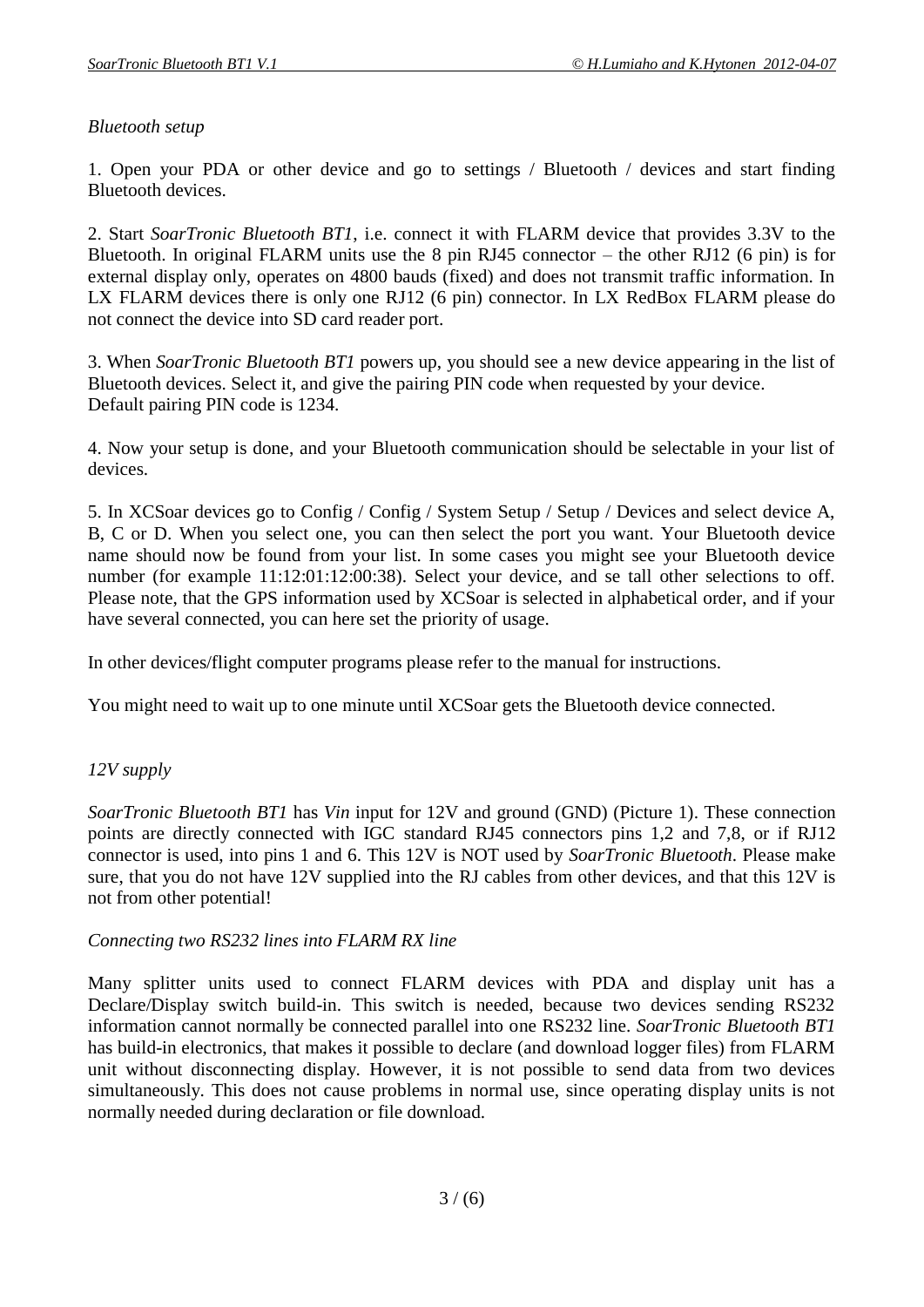| Power supply:                | $3.3 \text{ V}$ $(3.0 - 3.6 \text{ V})$         |
|------------------------------|-------------------------------------------------|
| Power consumption            | $<$ 40mA / 3.3 V                                |
| RS232 communication speed    | 19200 bauds (adjustable using AT commands)      |
| Bluetooth type               | Class $2.0 / 10$ meters range                   |
| Bluetooth device name        | User defines OR SoarTronic_BT1 (standard units) |
| <b>Bluetooth pairing PIN</b> | User defined OR serial number (standard units)  |

#### *Technical data*:

*SoarTronic Bluetooth BT* is set up for 19200 baud communication speed. The communication speed can be changed, however it is not easy to setup the programming connection. There is also a risk of locking to module, and therefore baud-rate setting is not explained in this manual. Also the Bluetooth module firmware can be updated.

## *Troubleshooting*

*SoarTronic Bluetooth BT1* does not have any indication if it is working or not. This is because one LED lamp consumes about 8 mA of current, and *SoarTronic Bluetooth BT* shoud consume same or less that External Displlay unit. The FLARM units are build to supply 2 external displays, which consume together 90-100 mA. *SoarTronic Bluetooth BT* can be connected with FLARM unit in parallel with one (1) external unit only.

Each *SoarTronic Bluetooth BT1* module has been manually programmed for 19200 baud-rate and BT name & PIN code. That means that their operation has been tested, and if it does not show in your devices Bluetooth set-up menu, it is likely that the *SoarTronic Bluetooth BT1* does not get the 3.3V supply from the FLARM unit. Please double-check your wiring. Please refer to FLARM manual for IGC standard RJ45 and/or RJ12 pinout.

If *SoarTronic Bluetooth BT1* is visible in the Bluetooth device setup menu of your device's operating system, but your flight computer SW does not recognise it, or you are receiving odd characters (XCSoar Config / Gonfig / Config / Devices / monitor) instead or valid NMEA sentences, please make sure that your FLARM device is set-up to send data over 19200 baud-rate.

### *Trademarks:*

FLARM is trademark of Flarm Technology GmbH. RedBox and MiniBox are trademarks of LX Navigation.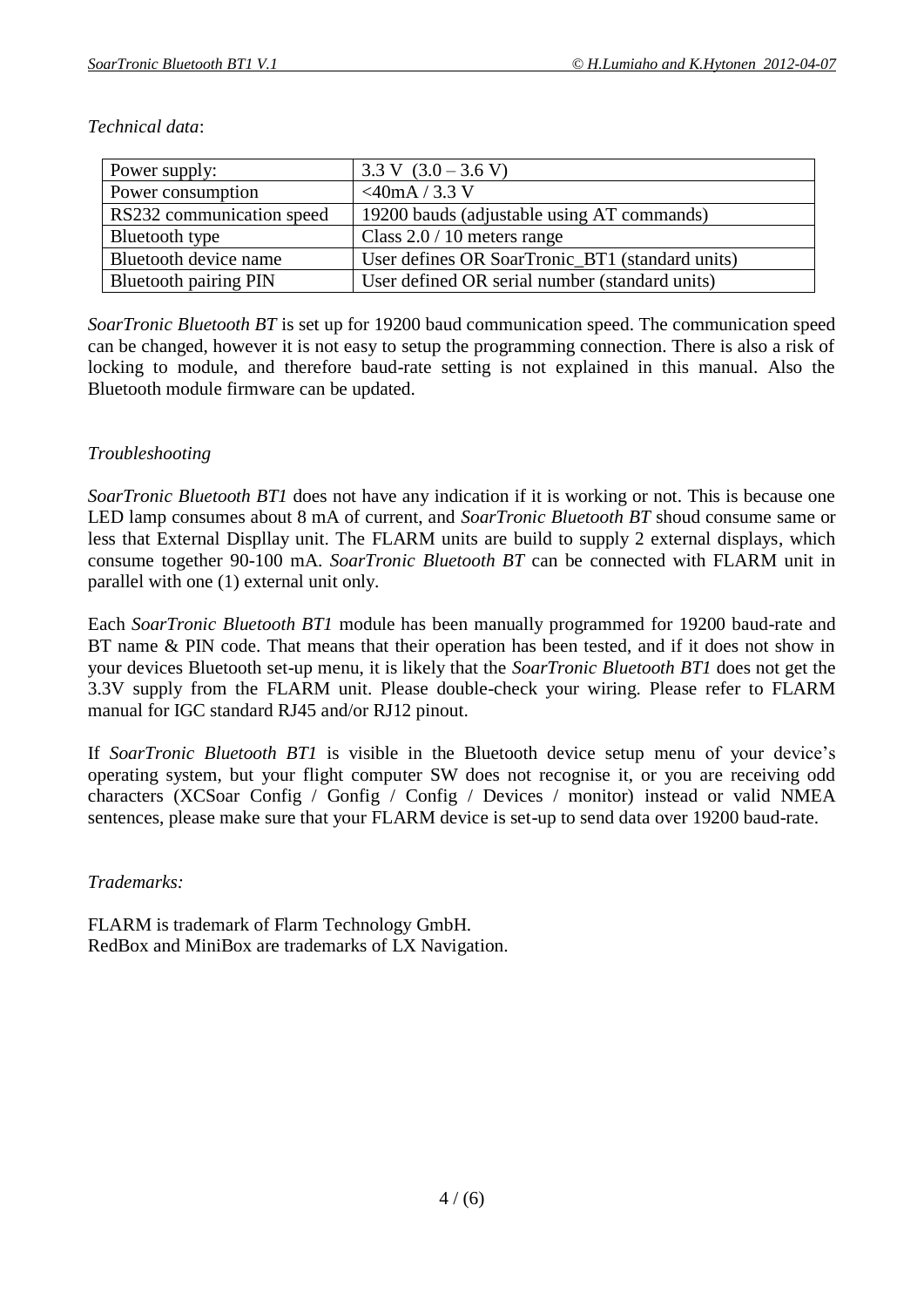

Picture 2. 12V supplied via BT1 module using build-in 12V/GND connection points. BT1 module is powered by 3.3V supplied by the FLARM unit



Picture 3. 12V supplied via RJ45/RJ12 splitter build-in into the BT1 module. BT1 module is powered by 3.3V supplied by the FLARM unit



Picture 4. 12V is supplied to the RedBox FLARM. FLARM units supplies 3.3V to the BT1 unit and LX External Display. PT1 units is connected between the LX RedBox and the display unit. Apologies of the messy picture.